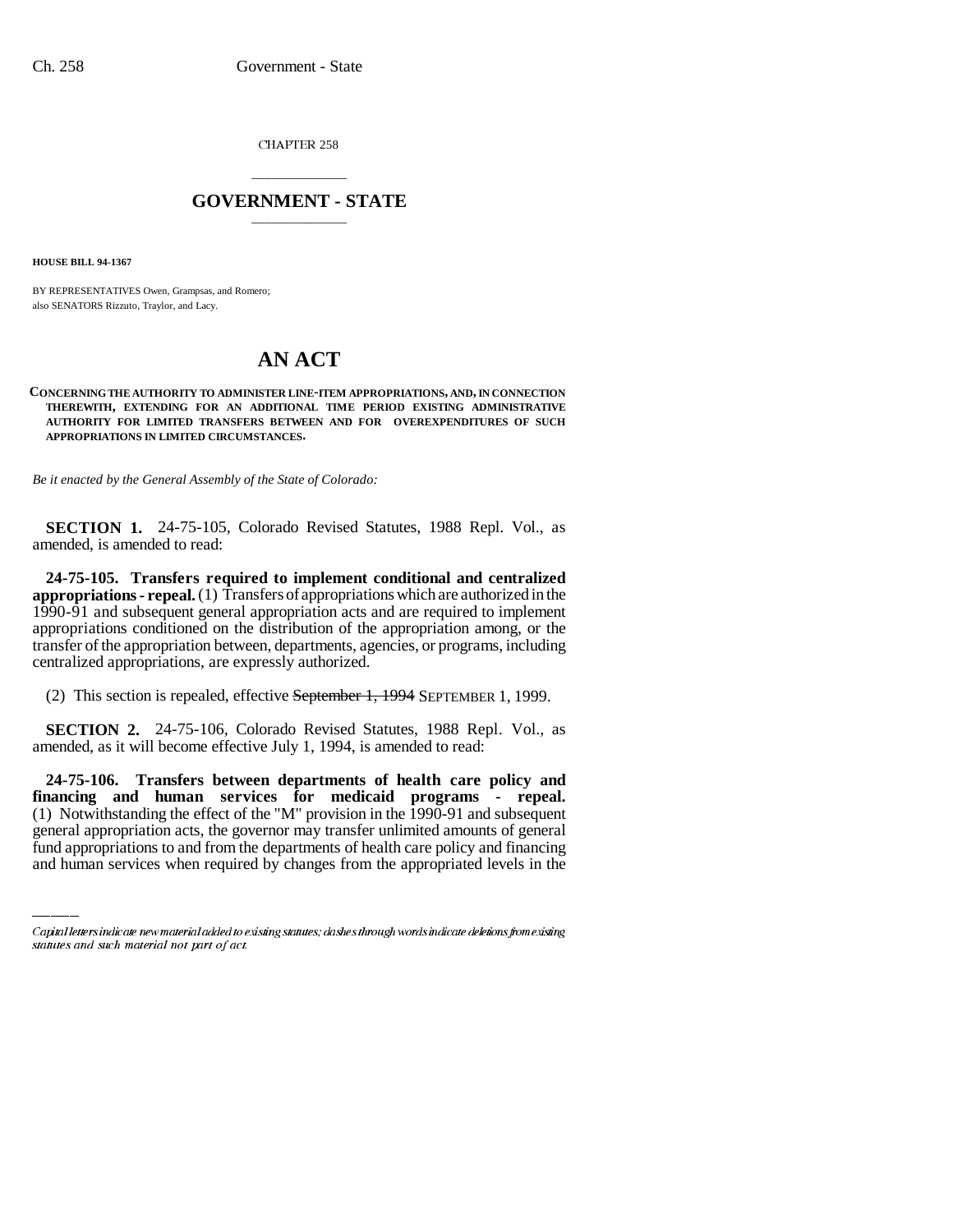amount of medicaid cash funds earned through programs or services provided under the supervision of the department of human services.

(2) This section is repealed, effective September 1, 1994 SEPTEMBER 1, 1999.

**SECTION 3.** Part 1 of article 75 of title 24, Colorado Revised Statutes, 1988 Repl. Vol., as amended, is amended BY THE ADDITION OF A NEW SECTION to read:

**24-75-107.5. Transfers of cash-spending authority between cash fund and cash fund exempt appropriations - repeal.** (1) UPON APPROVAL OF THE GOVERNOR, THE HEAD OF A PRINCIPAL DEPARTMENT MAY TRANSFER CASH-SPENDING AUTHORITY WITHIN ANY ITEM OF APPROPRIATION WHICH OPERATES TO INCREASE A CASH FUND EXEMPT APPROPRIATION BY DECREASING A CASH FUND APPROPRIATION IN A CORRESPONDING AMOUNT SO THAT SUCH TRANSFER DOES NOT INCREASE THE TOTAL CASH FUND SPENDING AUTHORITY WITHIN THE ITEM OF APPROPRIATION.

(2) TRANSFERS AUTHORIZED BY THIS SECTION SHALL APPLY TO THE 1993-94 AND SUBSEQUENT GENERAL APPROPRIATION ACTS.

(3) THIS SECTION IS REPEALED, EFFECTIVE SEPTEMBER 1, 1999.

**SECTION 4.** 24-75-108 (8) and (11), Colorado Revised Statutes, 1988 Repl. Vol., as amended, are amended to read:

**24-75-108. Intradepartmental transfers between appropriations - repeal.** (8) The total amount of moneys transferred between items of appropriation made to principal departments of state government and to the office of the governor pursuant to this section, OTHER THAN TRANSFERS WITHIN A PRINCIPAL DEPARTMENT FROM AN OPERATING EXPENSE ITEM TO A UTILITIES ITEM OR FROM A UTILITIES ITEM TO A UTILITIES ITEM, shall not exceed one TWO million dollars.

(11) This section is repealed, effective September 1, 1994 SEPTEMBER 1, 1999.

**SECTION 5.** 24-37-302 (1) (k.2), Colorado Revised Statutes, 1988 Repl. Vol., as amended, is amended to read:

**24-37-302. Responsibilities of the office of state planning and budgeting repeal.** (1) The office shall assist the governor in his responsibilities pertaining to the executive budget. Specifically, it shall:

(k.2) (I) Review for the governor all transfers of appropriations pursuant to sections 24-75-105 to 24-75-108.

(II) This paragraph  $(k.2)$  is repealed, effective September 1, 1994 SEPTEMBER 1, 1999.

**SECTION 6.** 24-75-109 (6), Colorado Revised Statutes, 1988 Repl. Vol., as amended, is amended to read:

**24-75-109. Controller may allow expenditures in excess of appropriations -**